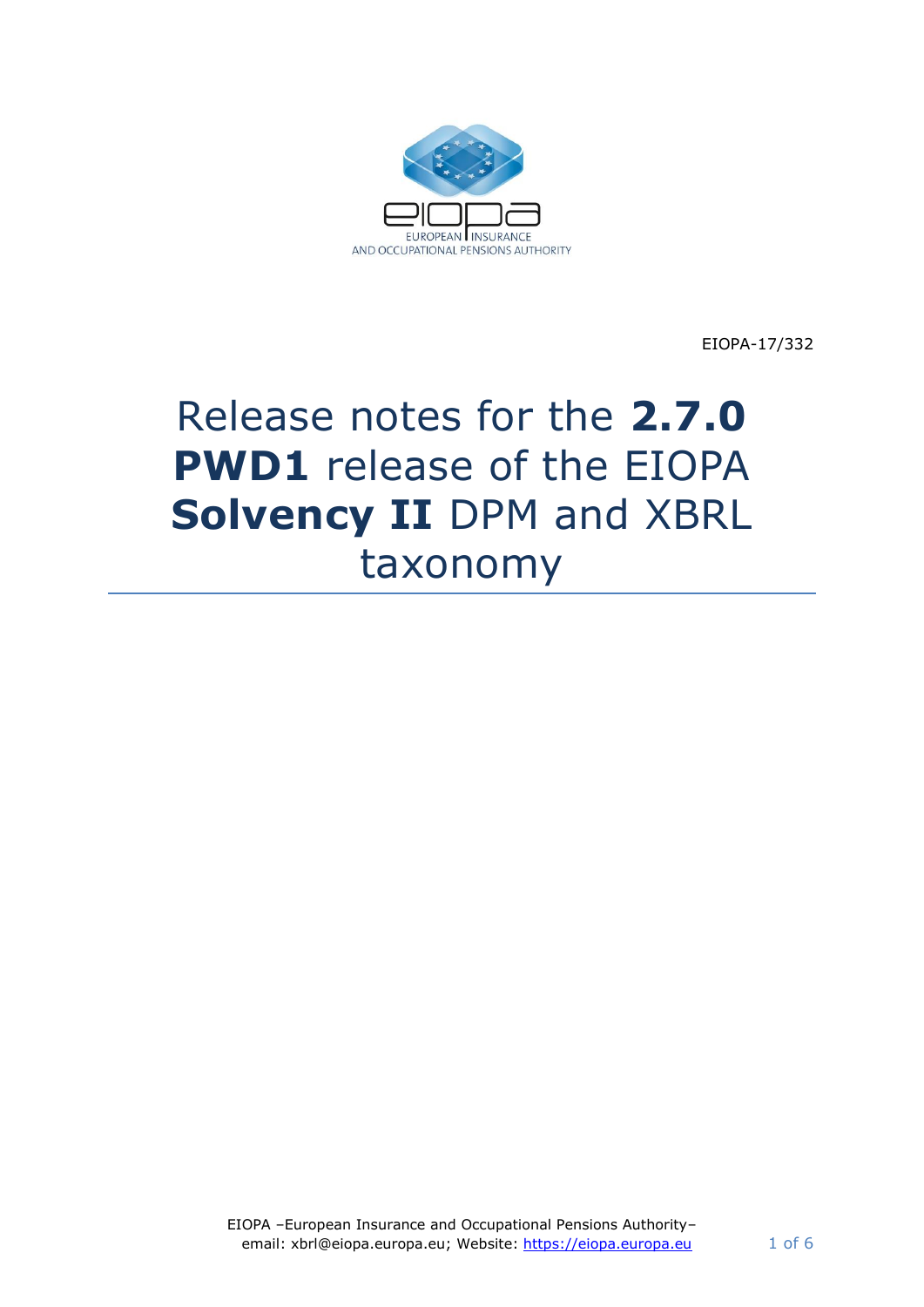## **I Introduction**

This EIOPA Solvency II DPM and XBRL taxonomy package release 2.7.0 is provided to be used from the 31/12/2022 reference date until a new version is announced in line with the [Governance of Taxonomy Releases.](https://dev.eiopa.europa.eu/Taxonomy/Full/2.4.0_PWD/Common/EIOPA_Public_2019_2021_Taxonomy_Governance_and_Schedule.pdf)

It covers both the definition of reporting requirements and the underlying regulations for this release.

# **II Underlying regulations**

DPM and taxonomy are based on the following materials:

- The Commission Implementing Regulation (EU) 2015/2450 with regard to the templates for the submission of information to the supervisory authorities according to Directive 2009/138/EC (ITS [on Reporting\)](https://eur-lex.europa.eu/legal-content/EN/TXT/?uri=CELEX%3A02015R2450-20200607);
- The Commission Implementing Regulation (EU) 2016/1868 amending and correcting Implementing Regulation (EU) 2015/2450 laying down implementing technical standards with regard to the templates for the submission of information to the supervisory authorities according to Directive 2009/138/EC (ITS on Reporting - [amendment\)](http://eur-lex.europa.eu/legal-content/EN/TXT/?qid=1477397733577&uri=CELEX:32016R1868);
- The Commission Implementing Regulation (EU) 2017/2189 of 24 November 2017 amending and correcting Implementing Regulation (EU) 2015/2450 laying down implementing technical standards with regard to the templates for the submission of information to the supervisory authorities according to Directive 2009/138/EC of the European Parliament and of the Council [\(ITS on Reporting -](https://eur-lex.europa.eu/legal-content/EN/TXT/?uri=CELEX%3A32017R2189) amendment);
- The Commission Implementing Regulation (EU) 2018/1844 of 23 November 2018 amending and correcting Implementing Regulation (EU) 2015/2450 laying down implementing technical standards with regard to the templates for the submission of information to the supervisory authorities in accordance with Directive 2009/138/EC of the European Parliament and of the Council [\(ITS on Reporting](https://eur-lex.europa.eu/legal-content/EN/TXT/?uri=uriserv:OJ.L_.2018.299.01.0005.01.ENG&toc=OJ:L:2018:299:TOC) – [amendment\)](https://eur-lex.europa.eu/legal-content/EN/TXT/?uri=uriserv:OJ.L_.2018.299.01.0005.01.ENG&toc=OJ:L:2018:299:TOC);
- Commission Implementing Regulation (EU) 2019/2103 of 27 November 2019 amending and correcting Implementing Regulation (EU) 2015/2450 laying down implementing technical standards with regard to the templates for the submission of information to the supervisory authorities in accordance with Directive 2009/138/EC of the European Parliament and of the Council [\(ITS on Reporting](https://op.europa.eu/en/publication-detail/-/publication/6907206f-1b5b-11ea-8c1f-01aa75ed71a1/language-en/format-HTML/source-118687155) – [amendment\)](https://op.europa.eu/en/publication-detail/-/publication/6907206f-1b5b-11ea-8c1f-01aa75ed71a1/language-en/format-HTML/source-118687155);
- The Commission Implementing Regulation (EU) 2015/2452 of 2 December 2015 laying down implementing technical standards with regard to the procedures, formats and templates of the solvency and financial condition report in accordance with Directive 2009/138/EC [\(ITS on Disclosure\)](https://eur-lex.europa.eu/legal-content/EN/TXT/?uri=CELEX%3A02015R2452-20200101)<sup>1</sup>;
- The Commission Implementing Regulation (EU) 2017/2190 of 24 November 2017 amending and correcting Implementing Regulation (EU) 2015/2452 laying down

<sup>&</sup>lt;sup>1</sup> The Public Disclosure Templates are included in the Taxonomy only as an option for the undertakings to facilitate the preparation of the reports. However, note that there are not changes in the Regulations for the publication of this information in regards the format, and currently there is no intention to collect or publish this data in XBRL.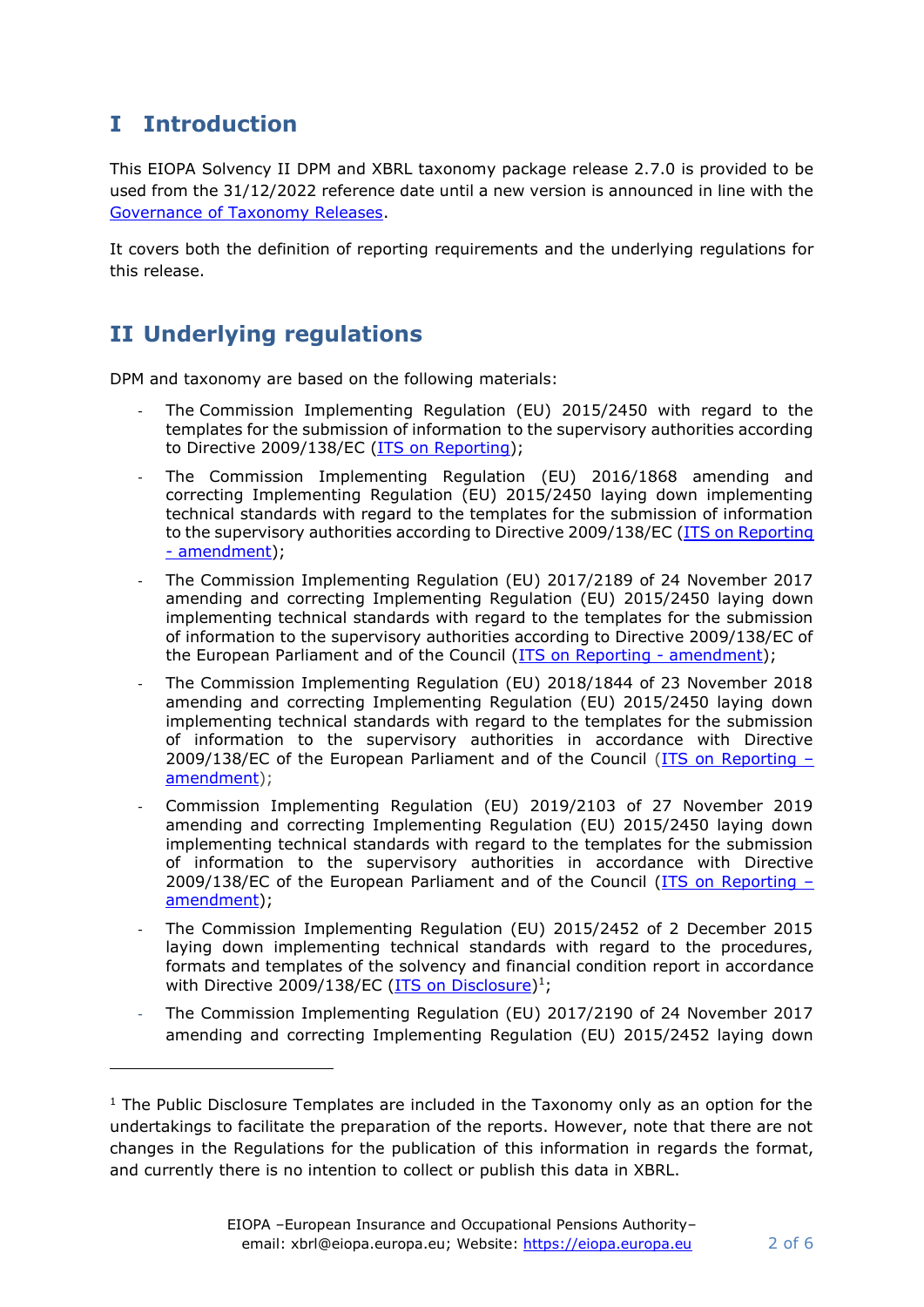implementing technical standards with regard to the procedures, formats and templates of the solvency and financial condition report according to Directive 2009/138/EC [\(ITS amendment on Disclosure\)](https://eur-lex.europa.eu/legal-content/EN/TXT/?uri=uriserv:OJ.L_.2017.310.01.0030.01.ENG&toc=OJ:L:2017:310:TOC);

- Commission Implementing Regulation (EU) 2018/1843 of 23 November 2018 amending Implementing Regulation (EU) 2015/2452 as regards the scope of application of the template for disclosing premiums, claims and expenses by country [\(ITS amendment on Disclosure\)](https://eur-lex.europa.eu/legal-content/EN/TXT/?uri=uriserv:OJ.L_.2018.299.01.0002.01.ENG&toc=OJ:L:2018:299:TOC);
- Commission Implementing Regulation (EU) 2019/2102 of 27 November 2019 amending Implementing Regulation (EU) 2015/2452 with regard to the disclosure of information used in the calculation of the adjustment for the loss-absorbing capacity of deferred taxes [\(ITS amendment on Disclosure\)](https://op.europa.eu/en/publication-detail/-/publication/a2d87fa4-1b5c-11ea-8c1f-01aa75ed71a1/language-en/format-HTML/source-118557433);
- The Commission Implementing Regulation (EU) 2015/462 of 19 March 2015 laying down implementing technical standards with regard to the procedures for supervisory approval to establish special purpose vehicles, for the cooperation and exchange of information between supervisory authorities regarding special purpose vehicles as well as to set out formats and templates for information to be reported by special purpose vehicles in accordance with Directive 2009/138/EC [\(ITS on](https://eur-lex.europa.eu/legal-content/EN/TXT/?uri=CELEX:32015R0462)  [Special Purpose Vehicles\)](https://eur-lex.europa.eu/legal-content/EN/TXT/?uri=CELEX:32015R0462);
- The Guidelines on Financial Stability Reporting [\(Guidelines and annexes\)](https://www.eiopa.europa.eu/content/guidelines-financial-stability-reporting%E2%80%8B_en);
- The Guidelines on Third Country Branches [\(Guidelines and annexes\)](https://www.eiopa.europa.eu/content/guidelines-supervision-branches-third-country-insurance-undertakings_en);
- Unofficial reporting [templates](http://www.ecb.europa.eu/stats/money/icpf/shared/pdf/Unofficial_reporting_templates_including_ECB_add-ons.zip?53c21a93e1c547c19234fc6597460b2a) including ECB add-ons and [instructions](http://www.ecb.europa.eu/stats/money/icpf/shared/pdf/Instructions_for_ECB_add-ons.zip?038fd8a164b62914ac8fb5e560b11b33) for ECB addons [\(ECB add-ons\)](http://www.ecb.europa.eu/stats/financial_corporations/insurance_corporations/html/index.en.html).

Please note that between 2.6.0 and 2.7.0 PWD1 release there was no amendment of Commission Implementing Regulation (EU) 2019/2102.

#### **III Content**

This package contains:

Introduction: The *[Taxonomy licence](https://dev.eiopa.europa.eu/Taxonomy/Full/2.4.0/common/EIOPA_DPM_and_Taxonomy_License.pdf)* The **Solvency 2 Release notes** 

DPM:

The *[DPM Dictionary](https://dev.eiopa.europa.eu/Taxonomy/Full/2.7.0_PWD1/Common/EIOPA_DPM_Dictionary_2.7.0_PWD1.xlsx)* and [Solvency 2 Annotated Templates](https://dev.eiopa.europa.eu/Taxonomy/Full/2.7.0_PWD1/S2/EIOPA_SolvencyII_DPM_Annotated_Templates_2.7.0_PWD1.xlsx) workbooks

The *[DPM documentation](https://dev.eiopa.europa.eu/Taxonomy/Full/2.7.0_PWD1/Common/EIOPA_DPM_Documentation_2.7.0_PWD1.pdf)*

Technical instructions providing information on PEPP integrated reporting:

The [Technical LOG on Third countries branches guidelines Annex IV S.01.01 2.7.0 PWD1](https://dev.eiopa.europa.eu/Taxonomy/Full/2.7.0_PWD1/S2/GL%203CB_Annex%20IV_S_01_01_Technical_LOG%202.7.0_PWD1.pdf) The [Technical LOG on Third countries branches guidelines Annex IV S.01.02](https://dev.eiopa.europa.eu/Taxonomy/Full/2.7.0_PWD1/S2/GL%203CB_Annex%20IV_S_01_02_Technical_LOG%202.7.0_PWD1.pdf) 2.7.0 PWD1 The [Technical LOG on Third countries branches guidelines Annex IV S.06.02](https://dev.eiopa.europa.eu/Taxonomy/Full/2.7.0_PWD1/S2/GL%203CB_Annex%20IV_S_06_02_Technical_LOG%202.7.0_PWD1.pdf) 2.7.0 PWD1 The [Technical LOG on Revised Annex 2 of the ITS on Reporting 2.7.0\\_PWD1](https://dev.eiopa.europa.eu/Taxonomy/Full/2.7.0_PWD1/S2/Revised%20Annex%202%20of%20the%20ITS%20on%20Reporting%20Technical%20LOG%202.7.0_PWD1.pdf)

Please be informed that artefacts in *cursive* are common between Pan-European Personal Pension Products KID, Pan-European Personal Pension Products PR, Solvency II and Pension Funds.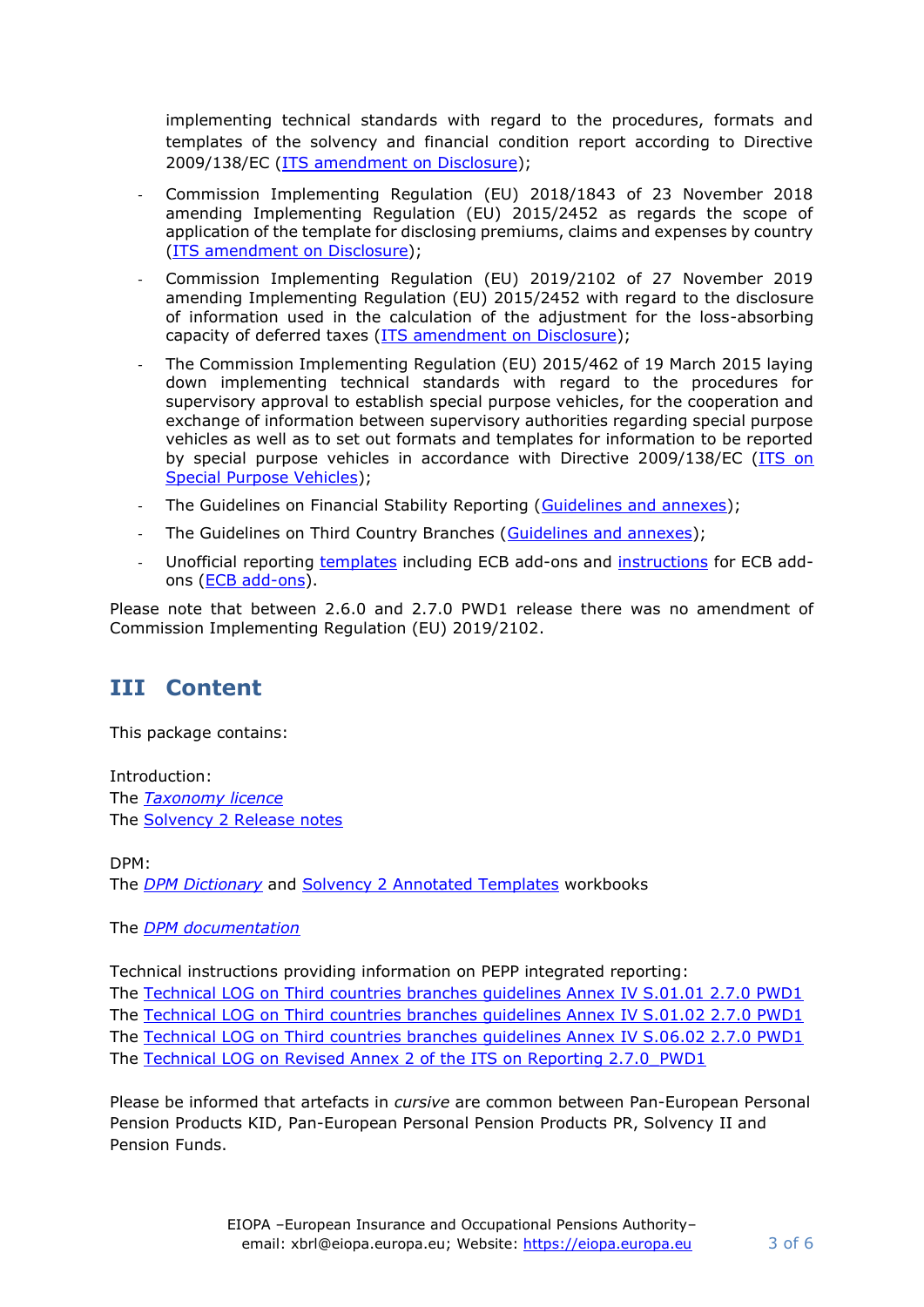#### **IV Scope**

[Table 1](#page-3-0) below provides information on the number of templates for each entry point included in the package.

#### <span id="page-3-0"></span>**Table 1. Scope of EIOPA Solvency II 2.7.0 PWD1 package**

| <b>Entry point</b>                                        | <b>Entry point</b><br>acronym | <b>Entry point</b><br>code | <b>Number</b><br>of all<br>templates | <b>Number</b><br>оf<br>dedicated<br>unique<br>templates |
|-----------------------------------------------------------|-------------------------------|----------------------------|--------------------------------------|---------------------------------------------------------|
| Annual Solvency II reporting<br>Solo                      | ars                           | .01                        | 91                                   | 91                                                      |
| Quarterly Solvency II reporting<br>Solo                   | grs                           | .02                        | 14                                   | 5                                                       |
| Annual Solvency II reporting<br>Group                     | arg                           | .04                        | 62                                   | 43                                                      |
| Quarterly Solvency II reporting<br>Group                  | qrg                           | .05                        | 10                                   | 1                                                       |
| Annual Solvency II reporting<br>Third country branches    | arb                           | .07                        | 83                                   | 10                                                      |
| Quarterly Solvency II reporting<br>Third country branches | qrb                           | .08                        | 14                                   | $\overline{2}$                                          |
| <b>Annual Financial Stability</b><br>reporting Solo       | afs                           | .10                        | 6                                    | $\overline{4}$                                          |
| Quarterly Financial Stability<br>reporting Solo           | qfs                           | .11                        | 6                                    | 4                                                       |
| <b>Annual Financial Stability</b><br>reporting Group      | afg                           | .12                        | 6                                    | $1\,$                                                   |
| Quarterly Financial Stability<br>reporting Group          | qfg                           | .13                        | 10                                   | $\overline{4}$                                          |
| Annual Financial Stability Third<br>country branches      | afb                           | .14                        | 6                                    | $\mathbf{1}$                                            |
| Quarterly Financial Stability<br>Third country branches   | qfb                           | .15                        | 6                                    | $\mathbf{1}$                                            |
| Annual ECB reporting Solo                                 | aes                           | .16                        | 94                                   | $6\phantom{a}$                                          |
| Quarterly ECB reporting Solo                              | qes                           | .17                        | 15                                   | 2                                                       |
| Annual ECB reporting Third<br>country branches            | aeb                           | .18                        | 86                                   | 3                                                       |
| Quarterly ECB reporting Third<br>country branches         | qeb                           | .19                        | 15                                   | $\overline{2}$                                          |
| Annual reporting Special<br>Purpose Vehicles              | spv                           | .20                        | $\overline{7}$                       | 6                                                       |
| Annual Solvency II public<br>disclosure Solo <sup>2</sup> | aps                           | .21                        | 13                                   | 5                                                       |
| Annual Solvency II public<br>disclosure Group             | apg                           | .22                        | 9                                    | 6                                                       |
| Technical entry point <sup>3</sup>                        | tep                           | .23                        | 114                                  | 0                                                       |

 $3$  The Technical entry point aims to provide the maximum flexibility in data transmission, not addressing any specific business area under discussion. NCAs may request to undertaking/s the use of this entry point, however EIOPA currently does not plan to use it.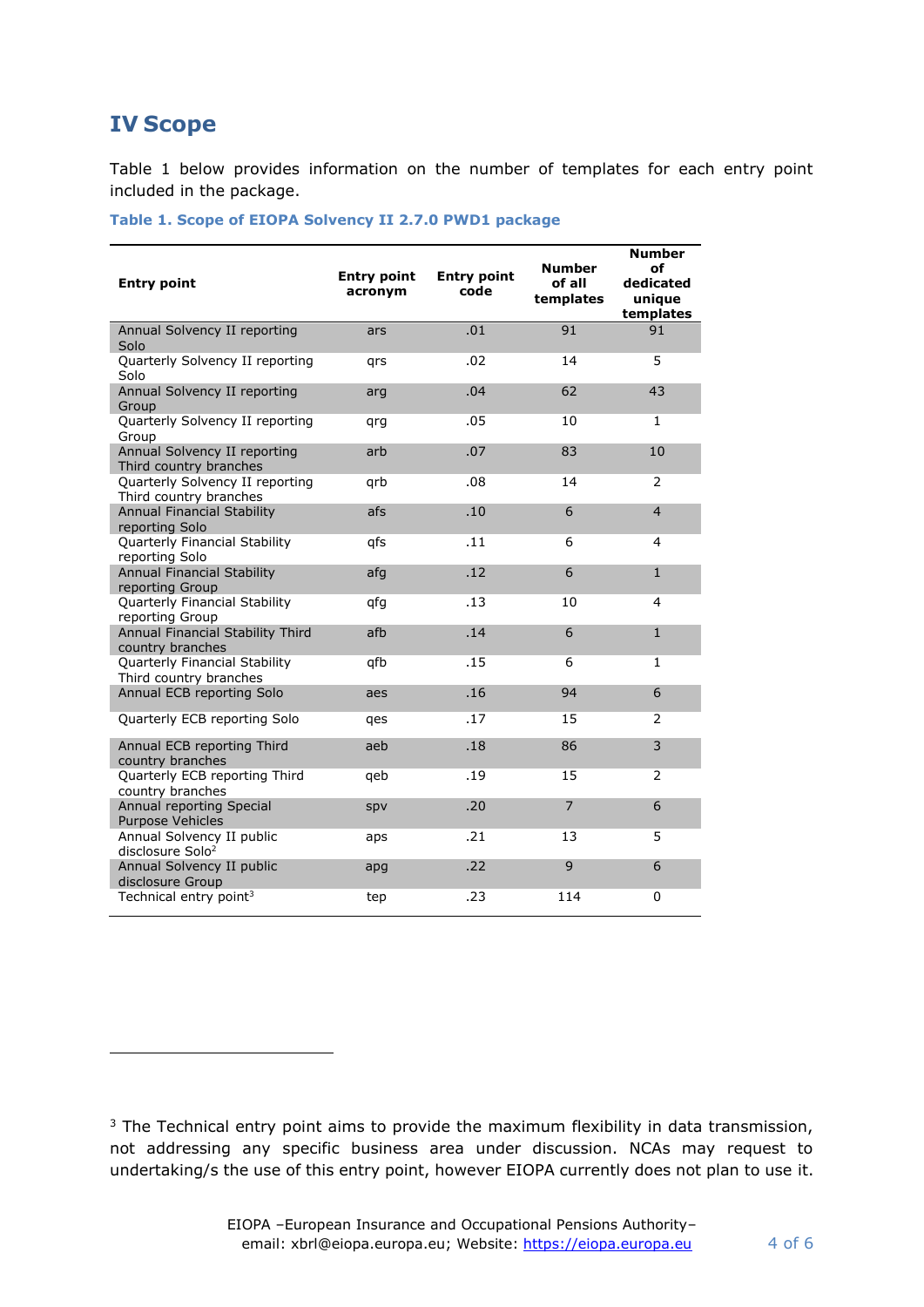#### **V DPM**

For DPM explanation and application in the context of reporting please see [EIOPA DPM](https://dev.eiopa.europa.eu/Taxonomy/Full/2.7.0_PWD1/Common/EIOPA_DPM_Documentation_2.7.0_PWD1.pdf)  [Documentation.](https://dev.eiopa.europa.eu/Taxonomy/Full/2.7.0_PWD1/Common/EIOPA_DPM_Documentation_2.7.0_PWD1.pdf)

DPM is defined in two workbooks:

- EIOPA DPM Dictionary 2.7.0 PWD1 Including Pan-European Personal Pension Products, Solvency II and Pension Funds;
- EIOPA SolvencyII DPM Annotated Templates 2.7.0 PWD1

As since the 2.6.0 Hotfix release there were no formal amendments to the underlying L2Ms relevant for the XBRL taxonomy, 2.7.0 PWD1release is focused on integration of Pan-European Personal Pension Product Prudential reporting and corrections to materials published as 2.6.0 release package. The most important changes can be summarised as follows:

- Incorporation of integrated Pan-European Personal Pension Products Prudential reporting component including:
	- o Introduction of S.52.01.24 template;
	- o Addition of PEPP specific fields to General Information (S.01.02) templates;
	- o Incorporation of PEPP registration number and information of Basic/alternative PEPP in S(E).06.02 and S.08.01.

Note that undertakings that are not PEPP providers are not required to complete PEPP PR specific fields.

These changes are also mentioned in "Versioning" worksheet in both DPM Dictionary and Annotated Templates files.

# **VI Feedback for Taxonomy**

EIOPA encourages stakeholders to report issues to the functional mailboxes:

- Questions related with the use of items of the reporting templates, the definition of items, etc. should be addressed with the [QA tool](https://eiopa.europa.eu/regulation-supervision/q-a-on-regulation)
- In case of question regarding DPM and XBRL technical matters please contact [xbrl@eiopa.europa.eu](mailto:xbrl@eiopa.europa.eu) identifying the Taxonomy Release of the DPM-XBRL implementation issue. In particular, we would like to have your feedback on the inclusion of the PEPP PR in the reporting templates and whether this is helpful
- Question regarding the business validations (BV) and technical validations (TV) should be addressed to [validations@eiopa.europa.eu](mailto:validations@eiopa.europa.eu)

Please note that feedback sent to [xbrl@eiopa.europa.eu](mailto:xbrl@eiopa.europa.eu) and [validations@eiopa.europa.eu](mailto:validations@eiopa.europa.eu) are subject to the conditions below: